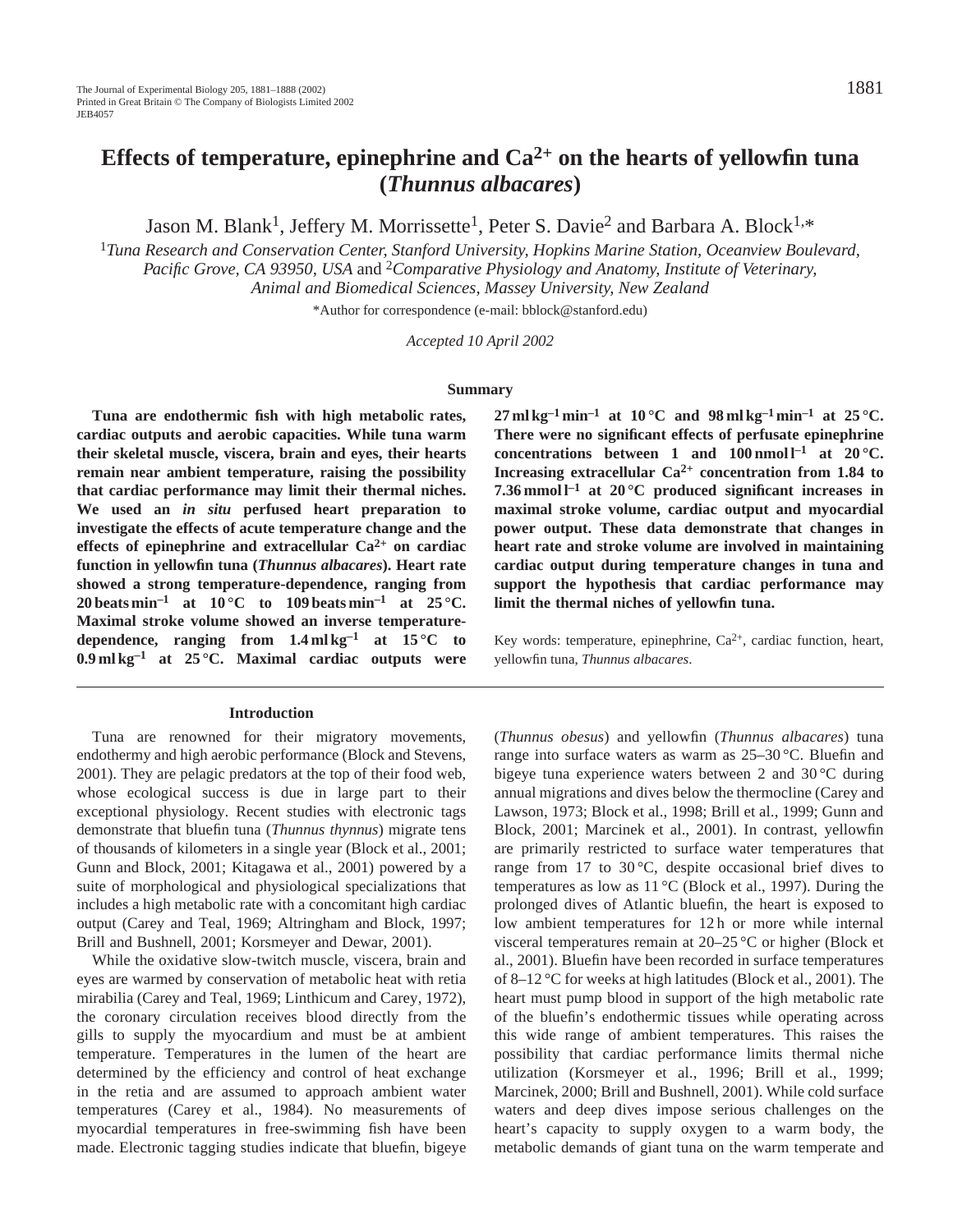# 1882 J. M. Blank and others

tropical breeding grounds may impose the most strenuous challenges for the cardiovascular system. Recent archival tagging data indicate that bluefin internal temperatures exceed  $29^{\circ}$ C in the Gulf of Mexico breeding ground (Block et al., 2001).

How the hearts of tuna maintain function across this wide range of ambient temperatures remains unknown. Studies of cardiac muscle strips in yellowfin tuna indicate that peak force increases as temperature drops from  $25$  to  $20^{\circ}$ C; however, optimal and peak frequencies decrease with falling temperature, lowering overall power output (Freund, 1999). Shiels et al. (1999) reported a drop in peak force produced by yellowfin atrial strips as temperature increased from 15 to 25 °C. Korsmeyer et al. (1997a) measured relative changes in cardiovascular parameters of swimming yellowfin tuna at temperatures ranging from 18 to 28 °C, and found that an increase in stroke volume accompanied a decrease in heart rate as temperature was reduced, resulting in a net drop in cardiac output. Thus, taken together, the cardiac strip and whole-animal performance experiments indicate that, as the temperature drops, heart rate falls and the stroke volume of the tuna heart increases.

To measure the effects of temperature on yellowfin tuna hearts, this study used an *in situ* perfused preparation exposed to a range of temperatures that yellowfin may experience in the wild (10–25 °C). *In situ* perfused heart preparations have been used successfully to study cardiac performance in a variety of fish species (Farrell et al., 1985, 1989; Farrell, 1987). In perfused rainbow trout (*Oncorhynchus mykiss*) hearts, power production in the isolated preparation can match the maximum power production achieved *in vivo* (Milligan and Farrell, 1991). However, only one study has applied this technique to tuna, producing values of cardiac output similar to those determined in spinally blocked fish at 25 °C (Farrell et al., 1992). By using this preparation on fish of 2.5–3.8 kg, we provide data on cardiac performance parameters over a wide range of temperatures.

Many factors affect cardiac cell function and can influence cardiac performance *in vivo*. Ca2+, epinephrine and temperature are all known to play a role in modulating cardiac performance. Influx of extracellular  $Ca^{2+}$  is essential for direct activation of the myofibrils and for  $Ca^{2+}$ -induced  $Ca^{2+}$  release from the sarcoplasmic reticulum (Fabiato, 1983). Previous perfused heart preparations in yellowfin and skipjack tuna have employed Ringer's solutions containing 1.9 mmol  $l^{-1}$  Ca<sup>2+</sup>; however, the blood Ca<sup>2+</sup> concentration in skipjack tuna (*Katsuwonis pelamis*) has been reported to be as high as  $7.6 \text{mmol}^{-1}$  (Sather and Rogers, 1967). Blood  $Ca<sup>2+</sup>$  concentrations measured in captive yellowfin tuna vary with handling and sampling methods, ranging from 3.2 mmol  $l^{-1}$  in relatively undisturbed fish to 3.4 mmol  $l^{-1}$  in net-captured fish (S. Fletcher, T. Williams and B. A. Block, unpublished data). Blood Ca<sup>2+</sup> concentrations of 4.7 mmol  $l^{-1}$ have been recorded in wild bluefin tuna caught by hook and line (Cooper et al., 1994). Thus, low  $Ca^{2+}$  concentrations may have depressed performance in previous perfused heart preparations in tuna.

Several studies of tuna cardiac function have used spinally blocked fish (Brill, 1987; Bushnell et al., 1990; Bushnell and Brill, 1992; Jones et al., 1993; Lai et al., 1987; Brill et al., 1998), which may have resulted in high levels of circulating epinephrine during the experiment. Epinephrine influences cardiac contractility by increasing the open probability of Ltype  $Ca^{2+}$  channels, thus increasing  $Ca^{2+}$  influx into the myocytes (Reuter et al., 1986). Blockade of adrenergic receptors produces small (6 %) decreases in heart rate and ventral aortic pressure in skipjack and yellowfin, suggesting that resting levels of epinephrine have little effect on the performance of tuna heart (Keen et al., 1995). However, experiments on isolated atrial strips from skipjack tuna indicate that contractile force can increase up to twofold with increasing epinephrine concentrations up to  $10^{-5}$  mol  $1^{-1}$  (Keen et al., 1992).

In the present study, we investigate the temperaturedependence of heart rate, stroke volume, cardiac output and myocardial power output of yellowfin tuna hearts *in situ*. In addition, we measure the response of these cardiac parameters to variation in  $Ca^{2+}$  and epinephrine concentrations. Together, these data indicate the scope of cardiac performance in yellowfin tuna over a range of conditions likely to be encountered in the wild.

### **Materials and methods**

### *Fish*

Yellowfin tuna *Thunnus albacares* were caught by hook and line off San Diego, CA, USA, and held aboard the F/V *Shogun* in large wells flooded with sea water prior to transport by truck to the Tuna Research and Conservation Center (TRCC) in Pacific Grove, CA, USA. Fish were held in a 109 m<sup>3</sup> tank at 20 °C and fed a diet of squid, sardines and enriched gelatin until needed for experiments, as described previously (Altringham and Block, 1997). All fish were feeding prior to experiments and were used between 6 and 35 days after arrival at the TRCC. Preliminary experiments were successful with fish of up to 9.4 kg; however, the mean body mass of fish used in this study was  $3.16 \pm 0.38$  kg (mean  $\pm$  s.p.,  $N=9$ ; range 2.54–3.76 kg).

### *Fish handling and surgery*

Fish were captured in a nylon sling, transported out of the tank in an envelope of sea water and killed by pithing. In some preparations, the spinal cord was ablated by insertion of a 25 cm piece of 120 kg test monofilament to eliminate *postmortem* swimming motions. Surgical procedures were similar to those of Farrell et al. (1992). The dorsal hepatic vein was ligated, and the sinus venosus was cannulated and perfused *via* the central hepatic vein. A second cannula was inserted into the ventral aorta to receive output from the heart. In some preparations, the coronary artery was cannulated with a small polyethylene tube and perfused with oxygenated Ringer. In all preparations, the pericardium was kept intact. After surgery, the entire fish was transferred to a 75 l insulated water bath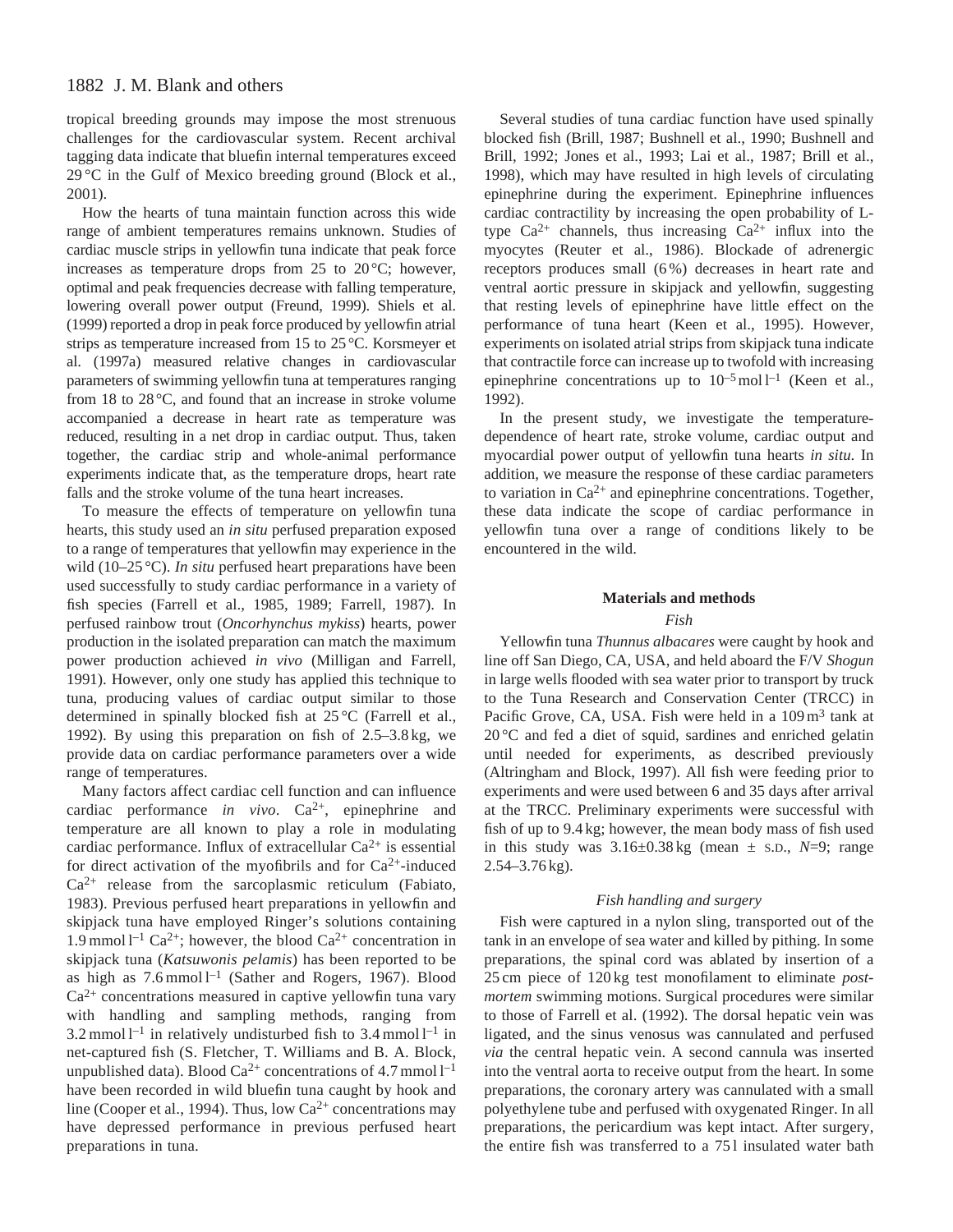filled with saline at 20 °C. The input cannula was connected to three 500 ml perfusate reservoirs, and recycling of perfusate was initiated by moving the output tubing back to the perfusate reservoirs, which set output pressure at approximately 6 kPa.

#### *Solutions*

For the temperature experiments, the perfusate consisted of  $(in mmol1^{-1})$  185.7 NaCl, 1.1 MgCl<sub>2</sub>, 7.0 KCl, 3.22 CaCl<sub>2</sub>, 10 sodium pyruvate and 10 Hepes. The pH was adjusted to 7.8 at 20 °C by addition of NaOH. Epinephrine was maintained in the solution at  $1$  nmol  $1^{-1}$ . For the epinephrine experiments, the perfusate contained  $1.84$  mmol  $l^{-1}$  CaCl<sub>2</sub>, and the epinephrine concentration in the perfusate was varied between 1 and 100 nmol  $l^{-1}$ . For the Ca<sup>2+</sup> experiments, the nominal Ca<sup>2+</sup> concentration was 1.84, 3.68 or 7.36 mmol  $l^{-1}$ , and epinephrine concentration was maintained at  $1$  nmol  $1^{-1}$ . Saline for the 751 bath was made up as a 1:3 mixture of sea water with tap water (with ice as needed). The perfusate was bubbled with 100 % oxygen throughout the experiments.

#### *Cardiac performance tests*

Once the fish had been placed into the saline bath and the heart was successfully recycling fluid to the reservoir, a set of tests was completed: measurements under standard conditions, at maximum flow, at maximum output pressure, at maximum power and again under standard conditions. Standard conditions entailed an input pressure of 0–0.05 kPa and an output pressure of approximately 6 kPa. To determine the maximum flow the heart could produce, input pressure was elevated to 0.6 kPa and cardiac output was allowed to stabilize. Input pressure was returned to 0 kPa and output pressure was elevated in steps of 1–2 kPa until the heart could no longer beat rhythmically or cardiac output was reduced by 50 %. Following a brief recovery period, input pressure was again elevated to 0.6 kPa and output pressure was simultaneously increased to approximately 10 kPa and elevated in additional 1 kPa steps to estimate maximum power production. Standard conditions were intended to approximate *in vivo* conditions for a fish in a relaxed state, while conditions of maximal flow and pressure were intended to evoke the maximal performance of the heart, thus simulating a high-activity state.

#### *Temperature experiments*

With input and output pressures at standard conditions, the temperatures of the bath saline and perfusate were simultaneously adjusted over a period of 3–5 min, and the preparation was allowed to equilibrate for 3–5 min prior to measurements at the new temperature. Control tests at 20 °C were completed between measurements at each test temperature. In cases in which cardiac output under standard conditions declined by more than 10 % from the initial control test value (up to 31 %), data at the test temperature were normalized by the ratio of initial values to control values bracketing the test temperature. Experiments were completed within 90–180 min following surgery.

# *Cardiac function in yellowfin tuna* 1883

# *Epinephrine and Ca2+ experiments*

Following surgery, initial measurements were made using a perfusate containing  $1.84 \text{ mmol } l^{-1}$  CaCl<sub>2</sub> and 1 nmol  $l^{-1}$ epinephrine. Following the set of performance tests described above, epinephrine was added to the perfusate to a final concentration of 10 or  $100 \text{ nmol}$  l<sup>-1</sup>. After 3–5 min, the performance tests were repeated. Following the epinephrine tests, the perfusate reservoirs were drained, and the fluid was replaced with fresh Ringer's solution containing  $1$  nmol  $1^{-1}$ epinephrine for control tests. The performance tests were repeated, and CaCl<sub>2</sub> was then added (from a  $1.84 \text{ mol}$ <sup>1-1</sup> stock) to  $3.68$  mmol  $1^{-1}$  or  $7.36$  mmol  $1^{-1}$ . Performance tests were repeated at each of these  $Ca^{2+}$  concentrations. The reservoirs were again drained, and the perfusate was replaced with Ringer containing  $1.84 \text{ mmol } l^{-1}$  CaCl<sub>2</sub> and 1 nmol l<sup>-1</sup> epinephrine for final control tests. Data were corrected for the decline in performance of the preparation as described above.

#### *Instrumentation, calibrations and analysis*

Flows were measured with a 4 mm Zepeda electromagnetic cannulating flow probe connected to a Zepeda SWF 5 flow meter. Input and output pressures were measured with Statham P23XL pressure transducers through a Neurolog NL900-424 preamplifier (Neurolog DC preamplifier, Digitimer, UK). Flow and pressure signals were read by a Maclab 8s hooked to a PowerMacintosh (1400cs) computer running Maclab 3.5.4/s software (AD Instruments, Sydney, Australia). Flow signals were calibrated by weighing the saline output over a measured time. Pressure signals were calibrated with a water manometer. Mean flow, pressures, power and heart rate were calculated from five or six beats using the Powerlab program. Power output is expressed as  $mW g^{-1}$  heart mass (ventricle plus atrium). Single-factor analyses of variance (ANOVAs) and regression analysis were performed with temperature, epinephrine concentration or  $Ca^{2+}$  concentration as the independent variable for each set of conditions. Significance was assessed at  $P \le 0.05$ .

### **Results**

#### *Effects of temperature*

All cardiac parameters were affected by temperature. Heart rate increased significantly at warmer temperatures (Fig. 1A; Table 1).  $Q_{10}$  values ranged from 2.23 (20–25 °C) to 4.36  $(10-15 \degree C)$  over 5 °C temperature ranges. Heart rates were unaffected by changes in input and output pressures, except at maximal output pressure, at which arrhythmias occasionally developed. All preparations continued to beat rhythmically at 10 °C, and one yellowfin tuna heart was cooled to 7.4 °C with no signs of arrhythmia.

Stroke volume was inversely affected by temperature (Fig. 1B; Table 1). Mean stroke volume increased from 0.41 ml kg<sup>-1</sup> at 25 °C to 1.01 ml kg<sup>-1</sup> at 10 °C under standard conditions. However, under maximal cardiac output conditions, stroke volume was greatest at  $15^{\circ}$ C (1.42 ml kg<sup>-1</sup>)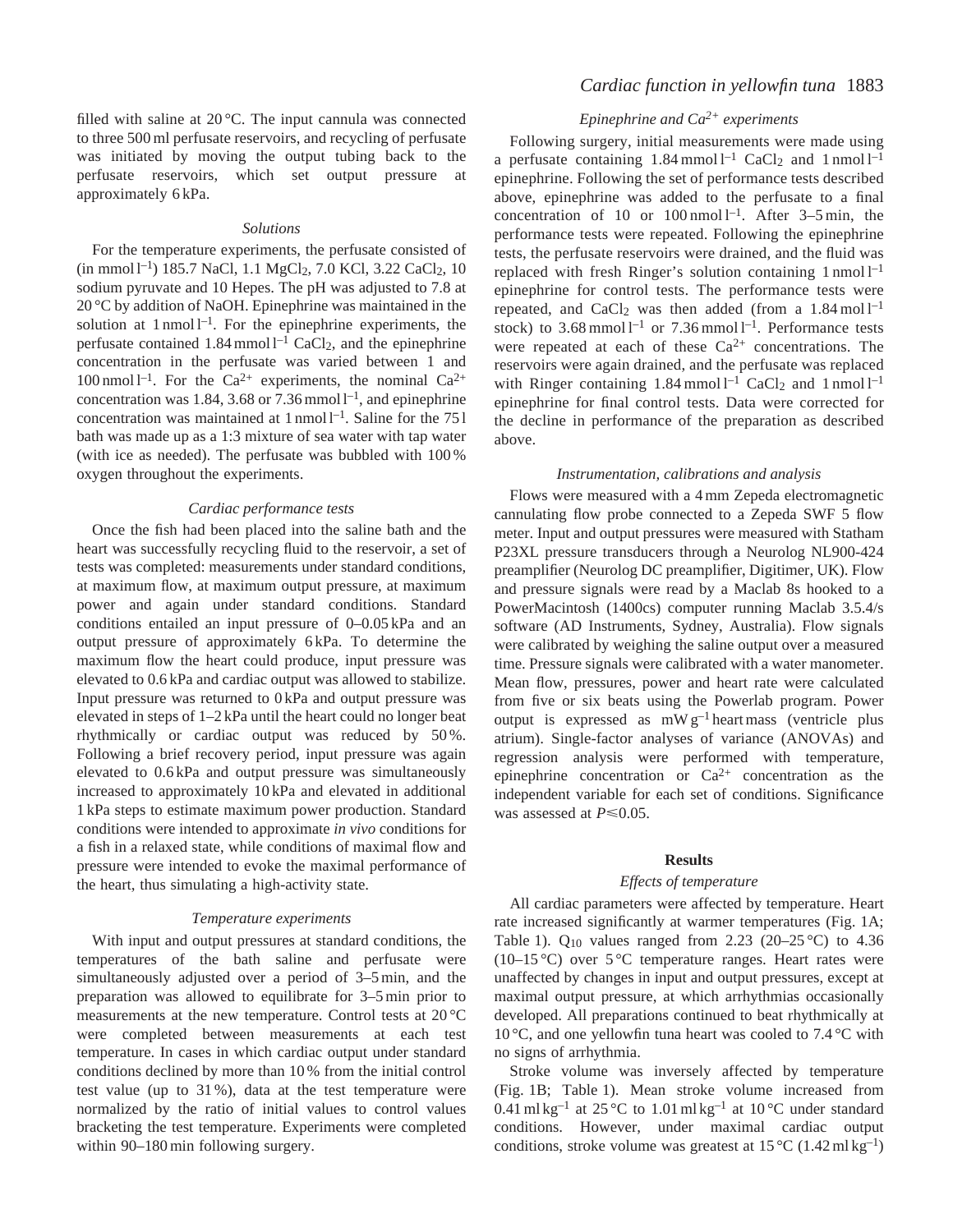



and showed no further increase at 10 °C. Stroke volume varied among individual fish, which probably reflects differences in the success of the surgery. Coronary perfusion had no observable effect on cardiac performance.

The increase in stroke volume with decreasing temperature was insufficient to compensate for the decline in heart rate. As a result, cardiac output was reduced significantly between 15 and 10 °C under standard conditions and with each decrease in temperature under maximal flow conditions (Fig. 1C;

Table 1. *Effects of temperature on cardiac parameters*

| Parameter                              | Temperature<br>$(^{\circ}C)$ | Standard<br>conditions       | Maximum<br>flow              |
|----------------------------------------|------------------------------|------------------------------|------------------------------|
| Heart rate                             | 10                           | $19.6 \pm 3.2^{\text{a}}$    | $19.8 \pm 3.8$ <sup>e</sup>  |
| $(beats min-1)$                        | 15                           | $40.9 \pm 3.1^{\rm b}$       | $41.6 \pm 2.8$ <sup>f</sup>  |
|                                        | 20                           | $70.8 \pm 6.9$ <sup>c</sup>  | $70.9 \pm 6.6$ <sup>g</sup>  |
|                                        | 25                           | $105.8 + 6.5$ <sup>d</sup>   | $108.9 + 10.3h$              |
| Stroke volume                          | 10                           | $1.01 \pm 0.08^a$            | $1.33 \pm 0.16^e$            |
| $(m1kg^{-1})$                          | 15                           | $0.85 \pm 0.15^{\text{a}}$   | $1.42 \pm 0.20^e$            |
|                                        | 20                           | $0.54 \pm 0.14^b$            | $1.05 \pm 0.16$ <sup>f</sup> |
|                                        | 25                           | $0.41 + 0.07b$               | $0.91 + 0.15$ <sup>f</sup>   |
| Cardiac output                         | 10                           | $20.9 \pm 5.3^{\text{a}}$    | $26.8 \pm 8.8$ <sup>e</sup>  |
| $(m1 \text{ kg}^{-1} \text{min}^{-1})$ | 15                           | $33.7 \pm 4.6^b$             | $57.4 \pm 8.8$ <sup>f</sup>  |
|                                        | 20                           | $35.9 \pm 8.4^{\rm b}$       | $76.2 \pm 12.8$ g            |
|                                        | 25                           | $39.7 \pm 9.2^b$             | $97.6 + 20.0h$               |
| Power                                  | 10                           | $0.51 \pm 0.09^a$            | $0.86 \pm 0.18$ <sup>e</sup> |
| $(mW g^{-1})$                          | 15                           | $0.90 \pm 0.11^b$            | $2.54 \pm 0.36$ <sup>f</sup> |
|                                        | 20                           | $0.99 \pm 0.23$ c            | $4.24 \pm 0.94$ <sup>g</sup> |
|                                        | 25                           | $1.12 \pm 0.20$ <sup>d</sup> | $5.46 \pm 1.11$ <sup>h</sup> |

Values are means  $\pm$  s.D.; *N*=4 at 10 and 25 °C, *N*=5 at 15 and 20 °C.

Different letters indicate significant differences within a column and within a parameter.

Table 1). The highest cardiac output  $(97.6\pm 20.0 \text{ ml kg}^{-1} \text{ min}^{-1})$ was recorded under maximal flow conditions at 25 °C. Q<sub>10</sub> values under standard conditions ranged from 1.14 (15–20 °C) to 2.58 (10–15 $\degree$ C). The decline in cardiac output at lower temperatures was more pronounced when filling pressure was elevated to achieve maximal flow condition, with  $Q_{10}$  values ranging from 1.64 (20–25 °C) to 4.59 (10–15 °C). All fish showed a similar response to temperature; however individual values of cardiac output ranged from 69 to  $115 \text{ ml kg}^{-1} \text{min}^{-1}$ at 25 °C.

Maximal power output was highest at 25 °C and was  $5.5\pm1.1$  mW g<sup>-1</sup> heart tissue. Myocardial power output showed a significant temperature-dependence, decreasing at lower temperatures under both conditions (Table 1). This effect was most pronounced under maximal power conditions (Fig. 1D), when both input and output pressures were elevated.

# *Effects of Ca2+ and epinephrine*

Increasing the concentration of perfusate  $Ca^{2+}$  from 1.84 to 3.68 and 7.36 mmol  $l^{-1}$  by addition of a concentrated Ca<sup>2+</sup> stock solution produced significant increases in stroke volume, cardiac output and myocardial power output under maximal flow and maximal power conditions (Fig. 2). Values recorded under standard conditions were unaffected.

Increasing epinephrine concentration from 1 to  $100 \text{ nmol } l^{-1}$ had no significant effect on any cardiac parameter (Fig. 3). Epinephrine trials took place prior to  $Ca^{2+}$  trials using the same fish, so values of cardiac parameters recorded at maximal [epinephrine] and maximum  $[Ca^{2+}]$  are not directly comparable.

### **Discussion**

This paper presents measurements of the effects of temperature, Ca2+ and epinephrine on cardiac performance *in*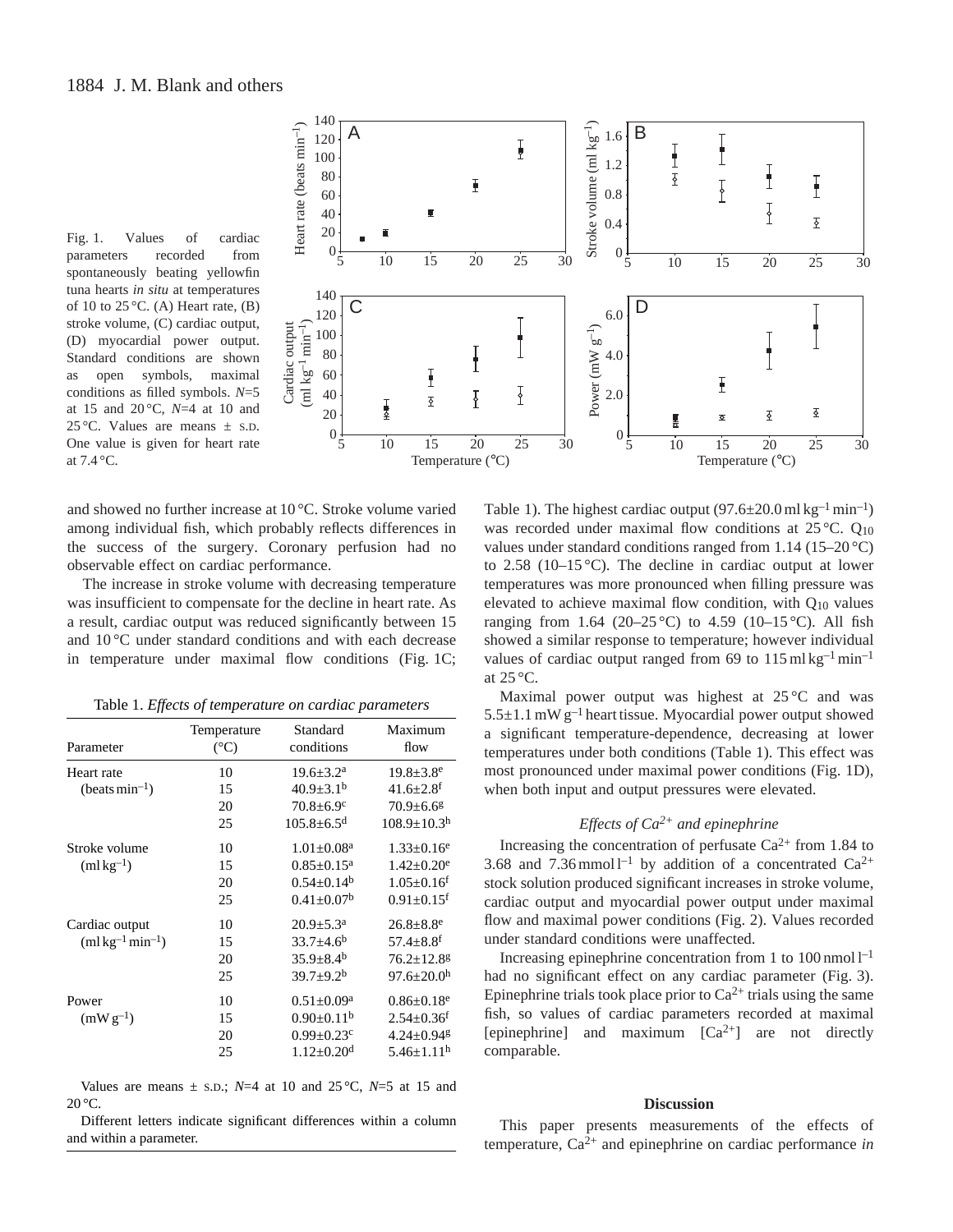*situ* in yellowfin tuna. The overall cardiac performance of the yellowfin tuna heart preparations at 25 °C matched that of previous studies, indicating that the experimental protocol is appropriate for fish of the size examined (2.5–3.8 kg). Heart rates recorded at 25 °C were within the range of values recorded in previous studies (Bushnell et al., 1990; Bushnell and Brill, 1991, 1992; Farrell et al., 1992; Jones et al., 1993; Korsmeyer et al., 1997a). Mean values of stroke volume  $(0.91\pm0.15 \text{ m} \text{ kg}^{-1})$  and cardiac output  $(97.6 \pm 20.0 \text{ ml kg}^{-1} \text{ min}^{-1})$  measured under maximal flow conditions at 25 °C in this study fell within the range of values measured in previous studies of spinally blocked and anesthetized yellowfin (Bushnell and Brill, 1992; Jones et al., 1993) and were slightly lower than values previously recorded *in situ* in smaller fish (Farrell et al., 1992). Korsmeyer et al. (1997b) estimated similar values for cardiac output in swimming yellowfin tuna using the Fick equation, but calculated higher stroke volumes.

#### *Temperature*

Changes in ambient temperatures had profound effects on all cardiac parameters. Heart rate showed a linear dependence on temperature, falling to 19.6 $\pm$ 3.2 beats min<sup>-1</sup> at 10 °C under standard conditions. No arrhythmias were noted at the lowest temperatures tested (10 and  $7^{\circ}$ C), which match the lowest ambient water temperatures encountered in acoustic and archival pop-up satellite tracks of yellowfin tuna (Block et al., 1997; K. Weng, M. J. W. Stokesbury, A. M. Boustany and B. Block, in preparation). Stroke volume increased as temperature decreased, such that decreasing temperatures had little effect on cardiac output until temperature dropped below 15 °C under standard conditions. The increase in stroke volume with decreasing temperature is consistent with results from ventricular strips (Freund, 1999) and direct measurements of stroke volume changes in swimming yellowfin (Korsmeyer et al., 1997a). The results from whole-animal and tissue studies indicate that changes in stroke volume are likely to be an important factor in maintaining cardiac

output in tuna during ambient temperature changes, as is the case for other teleosts including rainbow trout (Farrell et al., 1996).

Importantly, the maximal cardiac output generated at each temperature dropped sharply, with a  $Q_{10}$  of 1.6 (20–25 °C) to 4.6 (10–15 °C) (Table 1) under maximal flow conditions. This result indicates that the scope for increase in cardiac output is greatly reduced at low temperatures, as shown in Fig. 4. This lack of scope *in situ* supports the hypothesis that temperaturerelated reductions in cardiac output may be responsible for the thermal limitation seen in acoustic and archival tag recordings of yellowfin tuna (Block et al., 1997; Brill et al., 1999; Marcinek, 2000). Tuna range through a thermally variable



Fig. 2. Effects of external  $[Ca^{2+}]$  on cardiac parameters recorded from spontaneously beating yellowfin tuna hearts *in situ* at 20 °C. Data shown are for standard conditions (Heart rate), maximum flow (Stroke volume, Cardiac output) and maximum power (Power). Values are means + S.D. *N*=4. An asterisk indictates a value significantly different from the value at 1.8 mmol l–1  $Ca<sup>2+</sup>$ . A dagger indictates a value significantly different from the value at  $3.7$  mmol  $l^{-1}$  Ca<sup>2+</sup>.



Fig. 3. Effects of perfusate [epinephrine] on cardiac parameters recorded from spontaneously beating yellowfin tuna hearts *in situ* at 20 °C. Data shown are for standard conditions (Heart rate), maximum flow (Stroke volume, Cardiac output) and maximum power (Power). Values are means + S.D. *N*=4. There are no significant differences among data points for a given parameter.

environment while relying on their metabolic and vascular specializations to maintain relatively constant temperatures for the viscera, swimming muscles and brain (Carey and Teal, 1969). Although much of the tuna body is protected from changes in ambient temperature (Marcinek et al., 2001), the heart must meet the demands of high metabolic rates in the face of sudden shifts in ambient temperature during deep dives or when crossing frontal regions.

# $Ca^{2+}$

Increases in external  $Ca^{2+}$  concentration produced significant increases in stroke volume, cardiac output and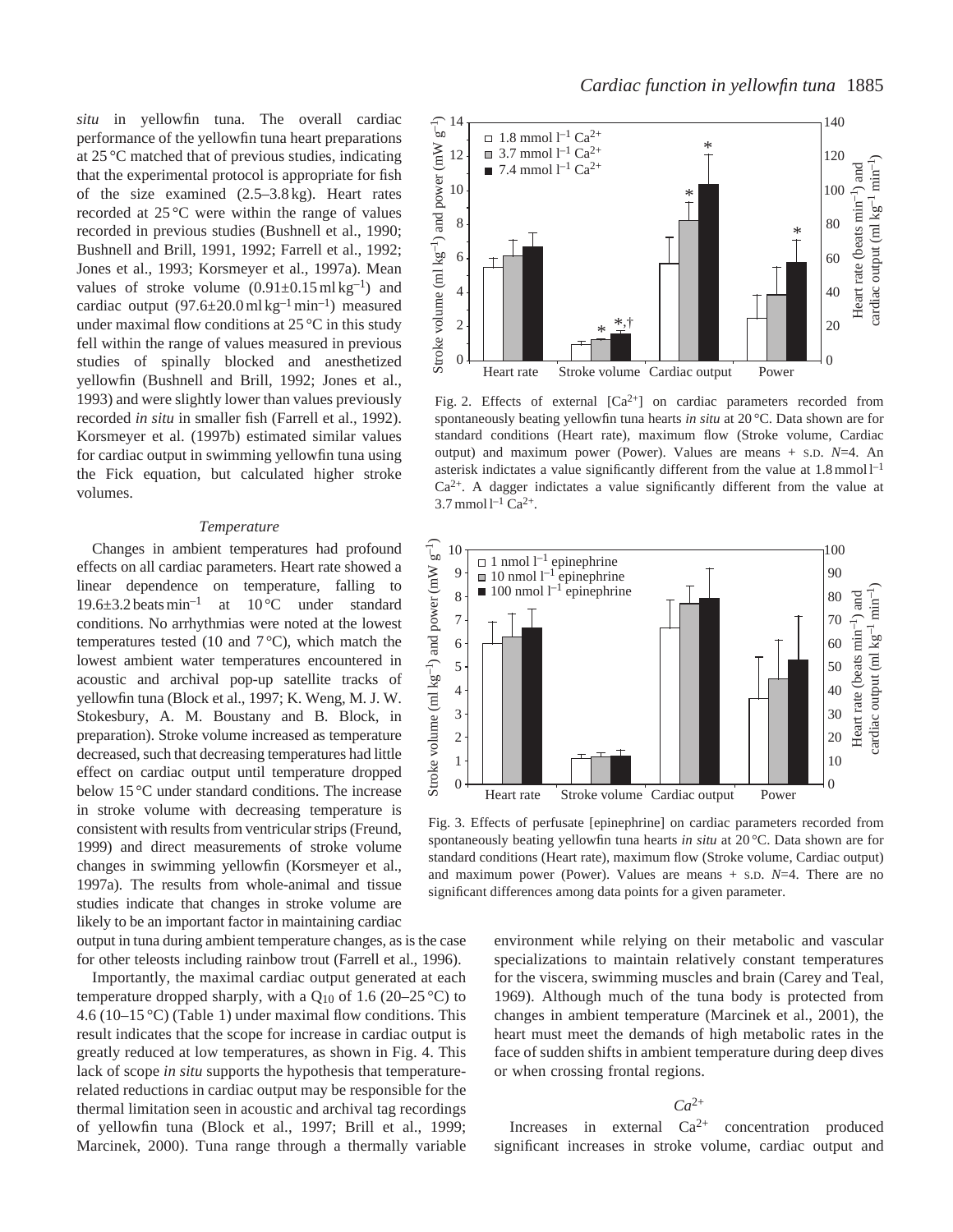

Fig. 4. Scope for increase in cardiac output (open symbols) and myocardial power output (filled symbols) of *in situ* perfused yellowfin tuna hearts at temperatures of 10–25 °C. Scope is determined as the percentage difference between mean values at standard and maximal flow (cardiac output) or maximal power (power output) conditions.

myocardial power output at conditions of maximal flow and power in yellowfin tuna hearts. These results are in accord with previous experiments showing that increasing  $Ca^{2+}$ concentration increased isometric force in atrial strips from skipjack tuna (Keen et al., 1992) and in intact hearts of a variety of other teleosts (Driedzic and Gesser, 1985). Keen et al. (1992) also reported that increased  $[Ca^{2+}]$  shortened the activation and relaxation kinetics for isolated atrial strips. However, differences in heart rate with varying  $[Ca^{2+}]$  in this study were not significant.

Contraction of cardiomyocytes is initiated by the influx of extracellular  $Ca^{2+}$  through L-type  $Ca^{2+}$  channels, which stimulates the myofibrils directly and/or opens  $Ca^{2+}$ -release channels in the sarcoplasmic reticulum (Fabiato, 1983). The relative importance of these two functions varies among taxa. Recent studies indicate that tuna myocytes rely on intracellular  $Ca<sup>2+</sup>$  stores to a larger extent than myocytes of other teleosts (Freund, 1999; Shiels et al., 1999); however, extracellular  $[Ca^{2+}]$  modulates contractility. Blood  $[Ca^{2+}]$  may rise with exercise in teleosts (Ruben and Bennett, 1981), suggesting that exercise-induced changes in blood  $[Ca^{2+}]$  may play a role in increasing cardiac output. The magnitude and importance of such changes in tuna are unknown. Reported blood  $Ca^{2+}$  levels vary more than twofold among tuna species (Sather and Rogers, 1967; Cooper et al., 1994) and could influence cardiac contractility. However these differences may reflect different holding and sampling conditions rather than interspecific variation. Thus, while the potential influence of external  $[Ca^{2+}]$ levels on cardiac contractility is clear, its relevance *in vivo* remains to be determined.

### *Epinephrine*

There were no significant effects of epinephrine on any cardiac parameters, although upward trends were evident in heart rate, cardiac output and power output with increasing epinephrine concentrations (Fig. 3). The lack of an epinephrine effect is at odds with previous studies on isolated atrial strips (Keen et al., 1992). This discrepancy may result from the different epinephrine concentrations used in the two studies. We used three different epinephrine concentrations (1, 10 and  $100 \text{ nmol } 1^{-1}$ ), while Keen et al. (1992) saw large effects of epinephrine at 10 mmol l–1. Little is known about circulating epinephrine concentrations in tuna, but Keen et al. (1995) reported levels ranging from 3.5 to 55 nmol  $l^{-1}$  in anesthetized, spinally blocked yellowfin. Although Watson (1990) measured millimolar levels of catecholamines in blood from stressed tuna, no values are available for free-swimming tuna, so it is possible that millimolar concentrations of epinephrine influence heart function *in vivo*.

The low external  $Ca^{2+}$  concentration (1.84 mmol  $l^{-1}$ ) used in these preliminary experiments may have limited the effects of epinephrine, which acts to increase the open probability of voltage-gated  $Ca^{2+}$  channels. Thus, it is possible that simultaneous elevation of epinephrine and  $Ca^{2+}$  levels would exert synergistic effects on the tuna heart.

Spinally blocked tuna have mass-specific stroke volumes near our recorded maxima and show very limited scope for modulation of stroke volume (Bushnell and Brill, 1992). Our lower stroke volume values may reflect the possible limitations of perfused preparations, which include incomplete perfusion of the myocardium. In addition, hormones released from the heart into the recirculating perfusate may have exerted pharmacological effects on our preparation. Alternatively, this difference may suggest that measurements on spinally blocked fish do not represent routine values, as suggested by Korsmeyer et al. (1997a). Spinally blocked fish may operate near their maximal cardiac output because of the stress of the procedures (and adrenergic stimulation), and their hearts are therefore thus comparable with those in our maximal flow or maximal power conditions. Our *in situ* hearts set cardiac output and stroke volume at 'standard' conditions in response to adjustments of input and output pressures and reflect 'standard' performance only in so far as these pressures are physiological. In contrast to stroke volume and cardiac output, accurate ventral aortic pressures of yellowfin tuna measured *in situ* (10–11 kPa; Brill and Bushnell, 2001) and in swimming fish (12.2 kPa; Korsmeyer et al., 1997b) are similar to the pressures generated by our *in situ* hearts at maximal power outputs (output pressure at maximal power output  $12.18 \pm 2.68$  kPa; range 8.17–15.4 kPa, *N*=6), but much higher than the 6 kPa set for standard conditions. Blood pressures in spinally blocked fish may represent elevated values, as with stroke volume and cardiac output. The absence of reliable measurements of cardiac output or stroke volume in free-swimming tuna prevents us from distinguishing among these hypotheses.

#### *Cardiac performance in other* Thunnus *species*

Electronic tagging data indicate that yellowfin tuna are restricted in their ambient temperature preferences in comparison with bluefin and big-eye tuna (Block et al., 1997, 2001; Brill et al., 1999). At the northern extent of their range, where yellowfin are likely to encounter the coolest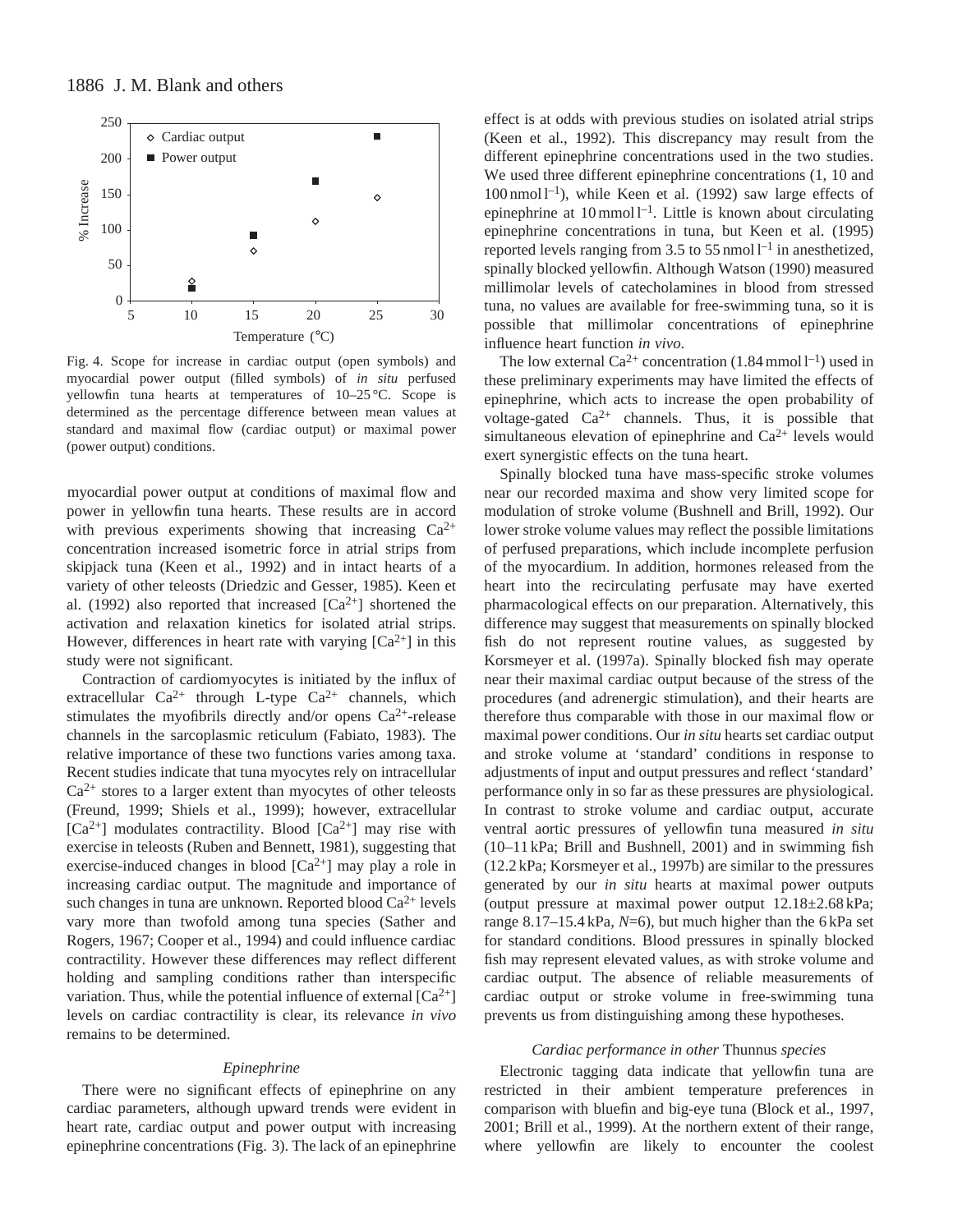temperatures, acoustic tracks indicate that yellowfin venture into cool waters (to  $11^{\circ}$ C) below the thermocline only occasionally and return to the surface after relatively short periods (<7 min) at depth (Block et al., 1997). More extensive recordings from pop-up satellite archival tags indicate similar temperature limitations for yellowfin tuna in the Gulf of Mexico (K. Weng, M. Stokesbury, A. M. Boustany and B. A. Block, personal communication). Our data supports the hypothesis that cardiac limitations restrict the thermal range of yellowfin tuna.

In contrast to yellowfin, northern and southern bluefin tuna have successfully invaded cooler waters and encounter cold temperatures while foraging for extended periods in deeper waters. Atlantic bluefin tuna migrate rapidly from waters at  $22-29$  °C in the breeding grounds to northern feeding areas, where they spend extended periods in cold surface waters  $(8-12 \degree C)$  and encounter waters as cold as  $2-4 \degree C$  at depth without apparent compromise (Block et al., 2001; B. A. Block, unpublished data). This raises the question of what physiological specializations of the heart, if any, are associated with the wide thermal tolerance within the *Thunnus* lineage.

Warm extremes of ambient temperatures may pose a greater challenge to tuna than cold ambient temperatures. Warm temperatures increase the oxygen demand of aerobic tissues, requiring increased cardiac output through increased heart rate. However, the accompanying decline in stroke volume observed in the present study suggests that the ability of yellowfin tuna to elevate cardiac output is limited at high temperatures, as is the case in trout hearts near their upper lethal limit of temperature (Farrell et al., 1996). Adult bluefin tuna breed in waters of 23–29 °C (Block et al., 2001). To support the high metabolic rates of giant bluefin tuna at high ambient temperatures, high cardiac outputs and correspondingly high heart rates are required. High-frequency hearts require more rapid  $Ca^{2+}$  cycling and increased expression of excitation/contraction coupling proteins (Lillywhite et al., 1999). Although little is known about the function of the sarcoplasmic reticulum  $Ca^{2+}$ -release channel or the  $Ca^{2+}$ ATPase in tuna hearts, preliminary data indicate that both the tropical yellowfin and skipjack have a significant reliance on internal sarcoplasmic-reticulum-mediated  $Ca^{2+}$  release (Keen et al., 1992; Freund, 1999; Shiels et al., 1999). We hypothesize that the need for rapid  $Ca^{2+}$  cycling has resulted in the evolution of increased reliance on sarcoplasmic reticulum  $Ca^{2+}$  release and re-uptake at both warm and cold temperatures. Further investigation will be required to measure cardiac performance in a variety of tuna species and to determine the underlying cellular mechanisms enabling high performance across a range of temperatures.

#### **References**

- **Altringham, J. D. and Block, B. A.** (1997). Why do tuna maintain elevated slow muscle temperatures? Power output of muscle isolated from endothermic and ectothermic fish. *J. Exp. Biol.* **200**, 2617–2627.
- **Block, B. A., Dewar, H., Blackwell, S. B., Williams, T. D., Prince, E. D., Farwell, C. J., Boustany, A., Teo, S. L., Seitz, A., Walli, A. and Fudge, D.** (2001). Migratory movements, depth preferences and thermal biology of Atlantic bluefin tuna. *Science* **293**, 1310–1314.
- **Block, B. A., Dewar, H., Williams, T., Prince, E. D., Farwell, C. and Fudge, D.** (1998). Archival tagging of Atlantic bluefin tuna (*Thunnus thynnus thynnus*). *Mar. Tech. Soc. J.* **32**, 37–43.
- **Block, B. A., Keen, J. E., Castillo, B., Dewar, H., Freund, E. V., Marcinek, D. J., Brill, R. W. and Farwell, C.** (1997). Environmental preferences of yellowfin tuna (*Thunnus albacares*) at the northern extent of its range. *Mar. Biol.* **130**, 119–132.
- **Block, B. A. and Stevens, E. D. (ed.)** (2001). *Tuna: Physiology, Ecology and Evolution*, vol. 19. San Diego, CA: Academic Press.
- **Brill, R. W.** (1987). On the standard metabolic rates of tropical tunas, including the effect of body size and acute temperature change. *Fish. Bull.* **85**, 25–35.
- **Brill, R. W., Block, B. A., Boggs, C. H., Bigelow, K. A., Freund, E. V. and Marcinek, D. J.** (1999). Horizontal movements and depth distribution of large adult yellowfin tuna (*Thunnus albacares*) near the Hawaiian Islands recorded using ultrasonic telemetry: implications for the physiological ecology of pelagic fishes. *Mar. Biol.* **133**, 395–408.
- **Brill, R. W. and Bushnell, P. G.** (2001). The cardiovascular system of tunas. In *Tuna: Physiology, Ecology and Evolution*, vol. 19 (ed. B. A. Block and E. D. Stevens), pp. 79–120. San Diego, CA: Academic Press.
- **Brill, R. W., Cousins, K. L., Jones, D. R., Bushnell, P. G. and Steffensen, J. F.** (1998). Blood volume, plasma volume and circulation time in a highenergy-demand teleost, the yellowfin tuna (*Thunnus albacares*). *J. Exp. Biol.* **201**, 647–654.
- **Bushnell, P. G. and Brill, R. W.** (1991). Responses of swimming skipjack (*Katsuwonus pelamis*) and yellowfin (*Thunnus albacares*) tunas to acute hypoxia and a model of their cardiorespiratory function. *Physiol. Zool.* **64**, 787–811.
- **Bushnell, P. G. and Brill, R. W.** (1992). Oxygen transport and cardiovascular responses in skipjack tuna (*Katsuwonus pelamis*) and yellowfin tuna (*Thunnus albacares*) exposed to acute hypoxia. *J. Comp. Physiol. B* **162**, 131–143.
- **Bushnell, P. G., Brill, R. W. and Bourke, R. E.** (1990). Cardiorespiratory responses of skipjack tuna (*Katsuwonus pelamis*), yellowfin tuna (*Thunnus albacares*) and bigeye tuna (*Thunnus obesus*) to acute reductions of ambient oxygen. *Can. J. Zool.* **68**, 1857–1865.
- **Carey, F. G., Kanwisher, J. W. and Stevens, E. D.** (1984). Bluefin tuna warm their viscera during digestion. *J. Exp. Biol.* **109**, 1–20.
- **Carey, F. G. and Lawson, K. D.** (1973). Temperature regulation in freeswimming bluefin tuna. *Comp. Biochem. Physiol.* **44A**, 375–392.
- **Carey, F. G. and Teal, J. M.** (1969). Regulation of body temperature by the bluefin tuna. *Comp. Biochem. Physiol.* **28**, 205–213.
- **Cooper, R., Krum, H., Tzinas, G., Sylvia, P., Belle, S. and Kaufman, L.** (1994). A preliminary study of clinical techniques utilized with bluefin tuna (*Thunnus thynnus* Linnæus); a comparison of some captive and wild caught blood parameters. In *International Association for Aquatic Animal Medicine Procedings* (ed. B. Fenwick), pp. 26–35. Manhattan.
- **Driedzic, W. R. and Gesser, H.** (1985).  $Ca^{2+}$  protection from the negative inotropic effect of contraction frequency on teleost hearts. *J. Comp. Physiol. B* **156**, 135–142.
- **Fabiato, A.** (1983). Calcium-induced release of calcium from the cardiac sarcoplasmic reticulum. *Am. J. Physiol.* **245**, C1–C14.
- **Farrell, A. P.** (1987). Coronary flow in a perfused rainbow trout heart. *J. Exp. Biol.* **129**, 107–123.
- **Farrell, A. P., Davie, P. S., Franklin, C. E., Johansen, J. A. and Brill, R. W.** (1992). Cardiac physiology in tunas. I. *In vitro* perfused heart preparations from yellowfin and skipjack tunas. *Can. J. Zool.* **70**, 1200–1210.
- **Farrell, A., Gamperl, A., Hicks, J., Shiels, H. and Jain, K.** (1996). Maximum cardiac performance of rainbow trout (*Oncorhynchus mykiss*) at temperatures approaching their upper lethal limit. *J. Exp. Biol.* **199**, 663–672.
- **Farrell, A. P., Small, S. and Graham, M. S.** (1989). Effect of heart rate and hypoxia on the performance of a perfused trout heart. *Can. J. Zool.* **67**, 274–280.
- **Farrell, A. P., Wood, S., Hart, T. and Driedzic, W. R.** (1985). Myocardial oxygen consumption in the sea raven, *Hemitripterus americanus*: the effects of volume loading, pressure loading and progressive hypoxia. *J. Exp. Biol.* **117**, 237–250.
- **Freund, E.** (1999). Comparisons of metabolic and cardiac performance in scombrid fishes: insights into the evolution of endothermy. PhD Dissertation, Stanford University.
- **Gunn, J. and Block, B. A.** (2001). Acoustic, archival and pop-up satellite tagging of tunas. In *Tuna: Physiology, Ecology and Evolution*, vol. 19 (ed.